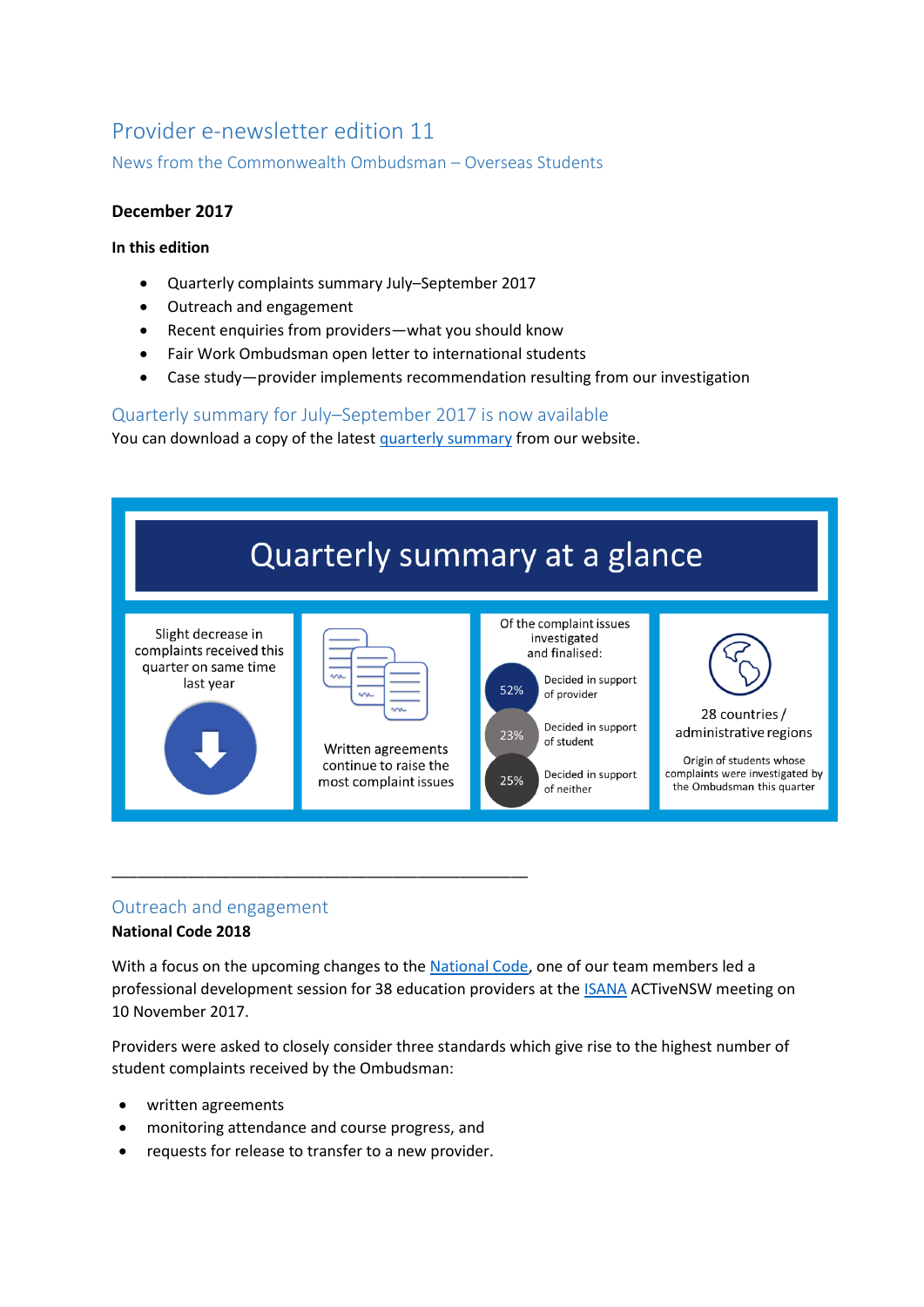Participants engaged in discussion of three case studies, considering how those situations would be dealt with under the revised National Code.

You can find this presentation on our [website.](http://www.ombudsman.gov.au/news-and-media/speeches-and-presentations)

### What went wrong?

Often the first point of contact for overseas students considering their study plans are education agents, as they play a vital role in promoting Australia as a study destination. Agents who know the market can match students to the providers and courses who will best be able to support the student to progress in their chosen fields. Agents often help students navigate the enrolment process, the visa application process, purchase of health insurance, qualifications recognition, and the logistics of settling into life in Australia.

Agents are trusted with a great deal of information about students, and a great deal of their money. But what happens when an agent takes advantage of this trust? What mechanisms does Australia have in place to prevent unethical behaviour? Find out by [viewing a presentation](http://www.ombudsman.gov.au/news-and-media/speeches-and-presentations) delivered by Ron Colley, Director, Postal Industry and Overseas Students at the [ISANA-ANZSSA Annual Conference.](http://www.isana.org.au/isana-anzssa-conference-2017-call-for-abstracts-open/)

The presentation also contains some interesting information about Transnational Education (where students located outside Australia are studying with an Australian registered education provider), and an update on the operations of the VET Student Loans function.



*Commonwealth Ombudsman's poster on display at the ISANA-ANZSSA annual conference 2017*

## Recent enquiries from providers: What you should know

\_\_\_\_\_\_\_\_\_\_\_\_\_\_\_\_\_\_\_\_\_\_\_\_\_\_\_\_\_\_\_\_\_\_\_\_\_\_\_\_\_\_\_\_\_\_\_\_\_

A provider contacted us recently enquiring if one of their students had contacted our Office to complain about the college. The provider advised that they were at the point of reporting the student to the Department of Immigration and Border Protection for poor attendance, but the student advised they had contacted us to exercise their right to an external appeal of their provider's decision to report.

We are unable to confirm whether a student has contacted us until we decide to conduct an investigation. If we decide to investigate a student's dispute with their provider, we contact the provider in writing and ask for information from the provider to assist with our investigation. If we have not contacted the provider, that means we have not begun an investigation.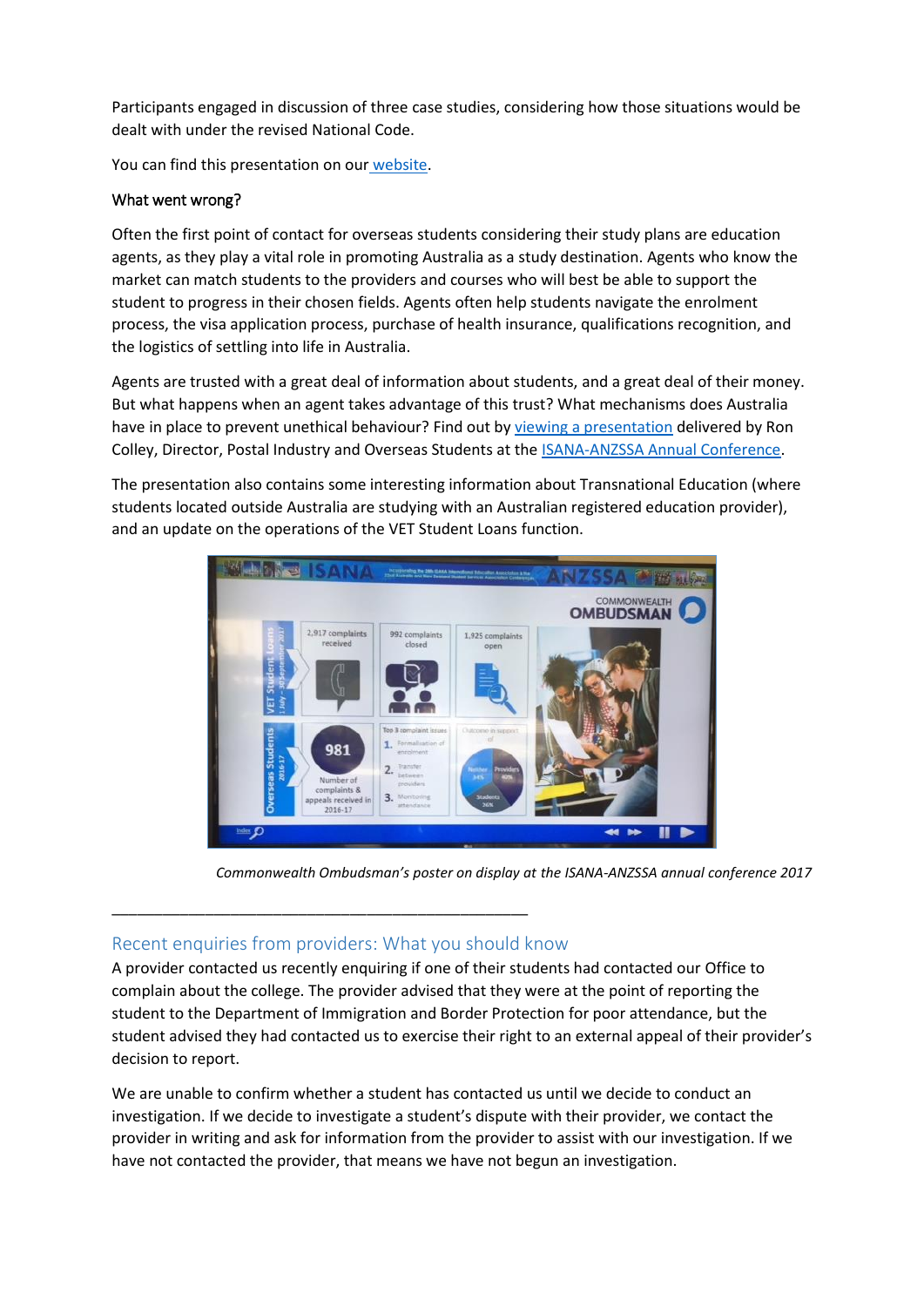We don't investigate every approach made to our Office. When a student contacts us, we make an assessment about whether the Ombudsman can investigate. In some cases the Ombudsman may decide not to investigate. This might be because:

- the student has not complained to the education provider first, or
- another organisation is better able to deal with the dispute.

We may also ask the student for further information to help us determine whether we will investigate. If the student does not provide the information we requested, we may not be able to investigate. In this circumstance, we would not contact the provider as we have made a decision not to investigate the dispute.

When making a decision about whether to report a student, we can suggest that you adhere to the guidance in your policy, the National Code and the *Education Services for Overseas Students (ESOS) Act 2000*. You may like to contact the [ESOS enquiry line](https://internationaleducation.gov.au/About-AEI/Contact-Us/Pages/ContactUs.aspx) and seek assistance. They are unable to give you legal advice, but may be able to provide general advice to help you make an informed decision.

## Fair Work Ombudsman open letter to international students

\_\_\_\_\_\_\_\_\_\_\_\_\_\_\_\_\_\_\_\_\_\_\_\_\_\_\_\_\_\_\_\_\_\_\_\_\_\_\_\_\_\_\_\_\_\_\_\_

\_\_\_\_\_\_\_\_\_\_\_\_\_\_\_\_\_\_\_\_\_\_\_\_\_\_\_\_\_\_\_\_\_\_\_\_\_\_\_\_\_\_\_\_\_\_\_

You're probably well aware that the Fair Work Ombudsman (FWO) has written an open letter to international students to raise awareness of international students' rights while working in Australia.

As education providers, you play an important role in providing support to international students in Australia. Jessica's story, a case study based on a true story, shows how provider monitoring of course progress and proactive advice to students can be instrumental in getting students the help they need. You can read Jessica's Story [here,](https://www.fairwork.gov.au/ArticleDocuments/725/jessicas-story-international-students.pdf.aspx) and feel free to share it with your international students.

## Case study—provider implements recommendation resulting from our Office's investigation

A student contacted us because their provider was going to report them to the Department of Immigration and Border Protection (DIBP) for failing to achieve satisfactory course progress. We decided to investigate the issue. In conducting the investigation we:

- requested information and documentation from the provider
- requested relevant policies from the provider, and
- considered the provider information, documentation, the National Code and ESOS legislation.

The provider had given the student ample support and implemented a number of intervention strategies, but ultimately notified the student that he would be reported to the Department of Education and Training (DET) and DIBP.

The notification letter stated that the student had seven days to respond with evidence, showing cause as to his lack of progress. The student submitted their evidence within the stipulated seven days.

A month later, the provider responded to the student to say that their original decision stands, and they would report him to DET and DIBP. The provider stated that an unsuccessful internal appeal had been submitted, and therefore his enrolment had been cancelled. The provider had considered that their 'show cause' process was equivalent to an internal appeal.